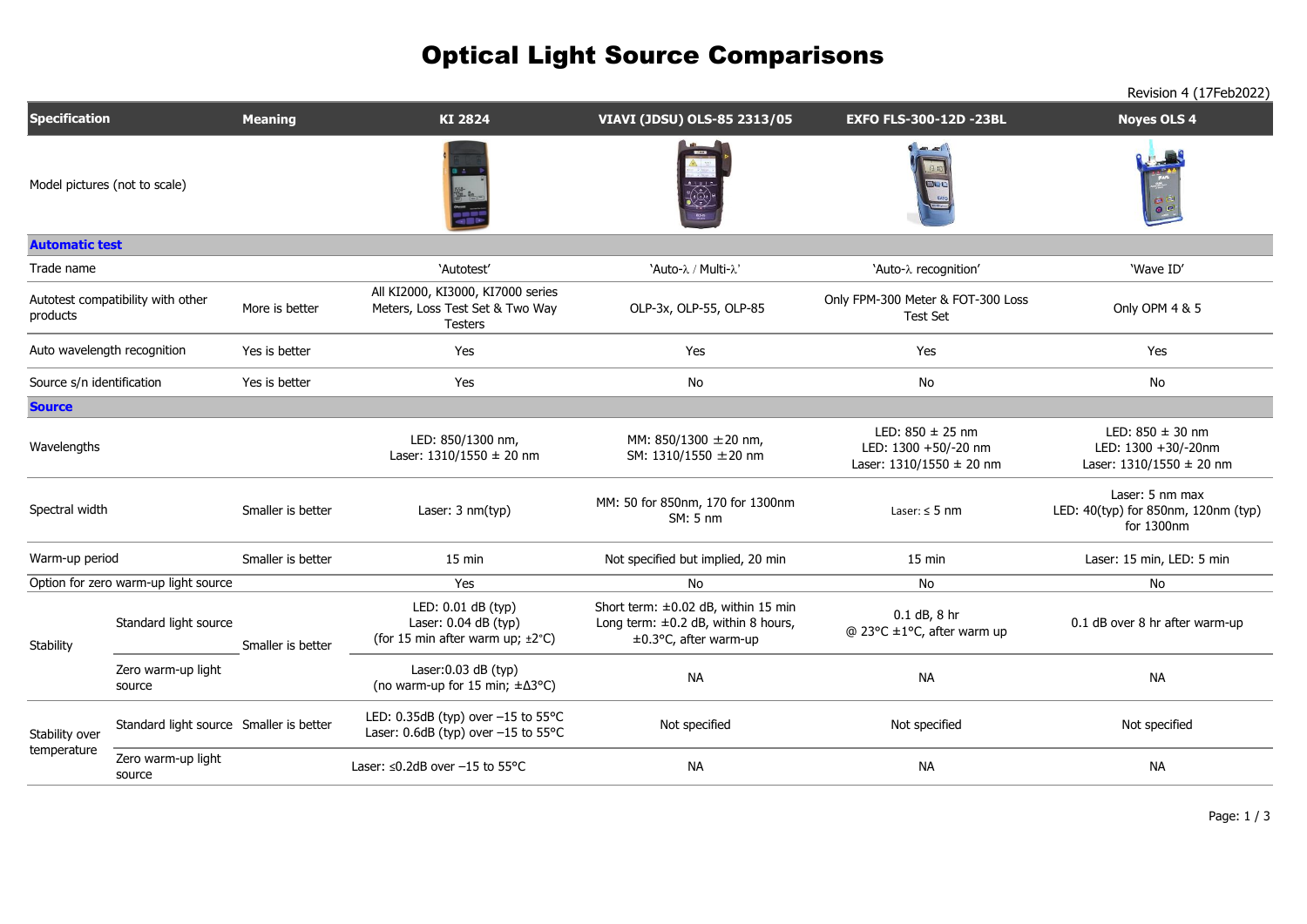| <b>Specification</b>              | <b>Meaning</b>                                                                                                                                         | KI 2824                                                                | VIAVI (JDSU) OLS-85 2313/05     | <b>EXFO FLS-300-12D -23BL</b> | <b>Noyes OLS 4</b>            |
|-----------------------------------|--------------------------------------------------------------------------------------------------------------------------------------------------------|------------------------------------------------------------------------|---------------------------------|-------------------------------|-------------------------------|
| Output power                      |                                                                                                                                                        | Laser: 0 dBm (adjustable over 7 dB in<br>$0.01$ step)<br>LED: - 20 dBm | SM: 0 to -3 dBm<br>MM: - 20 dBm | Laser: 1 dBm<br>LED: - 20 dBm | Laser: 0 dBm<br>LED: - 20 dBm |
| Output power accuracy             | Smaller is better                                                                                                                                      | $± 1$ dB (over operation temperature)                                  | Not specified                   | Not specified                 | Not specified                 |
| <b>Encircled Flux compliant</b>   | Yes is better                                                                                                                                          | 850 & 1300 nm                                                          | 850nm                           | No                            | No                            |
| Reconnection repeatability        | Smaller is better                                                                                                                                      | 0.1 dB (95% confidence)                                                | Not specified                   | Not specified                 | Not specified                 |
| <b>Other unique features</b>      |                                                                                                                                                        |                                                                        |                                 |                               |                               |
| Dust Cap with tiltbail function   |                                                                                                                                                        | Yes                                                                    | No                              | No                            | No                            |
| VisiTester option                 | VisiTester mixes a<br>laser VFL with<br>Autotest, so at the<br>power meter end,<br>the active test<br>fiber winks,<br>making it obvious<br>to the user | Yes                                                                    | No                              | No                            | No                            |
| VFL (Visual Fault Locator)        |                                                                                                                                                        | Yes                                                                    | Yes                             | No                            | No                            |
| <b>General</b>                    |                                                                                                                                                        |                                                                        |                                 |                               |                               |
| Backlit LCD display               | Yes is better                                                                                                                                          | Yes                                                                    | Adjustable brightness           | $\mathsf{No}$                 | No                            |
| Sunlight readability              |                                                                                                                                                        | Good                                                                   | Not specified                   | Good                          | Good                          |
| <b>Tilt Bail</b>                  | Yes is better                                                                                                                                          | Yes                                                                    | No                              | No                            | No                            |
| Lanyard mount                     | Yes is better                                                                                                                                          | Yes                                                                    | No                              | Yes                           | Yes                           |
| Easy grip, all adult hands        | Yes is better                                                                                                                                          | Yes                                                                    | No (much too thick)             | No (much too thick)           | Yes                           |
| Standard connector                | Interchangeable is<br>better                                                                                                                           | SC interchangeable                                                     | SC & FC interchangable          | 1 from the avaiable 12        | 1 from the available 4        |
| Connector option                  |                                                                                                                                                        | 13                                                                     | 3                               | 12                            | $\overline{4}$                |
| Metal free connector <sup>1</sup> | Yes is better                                                                                                                                          | Yes                                                                    | No                              | No                            | No                            |